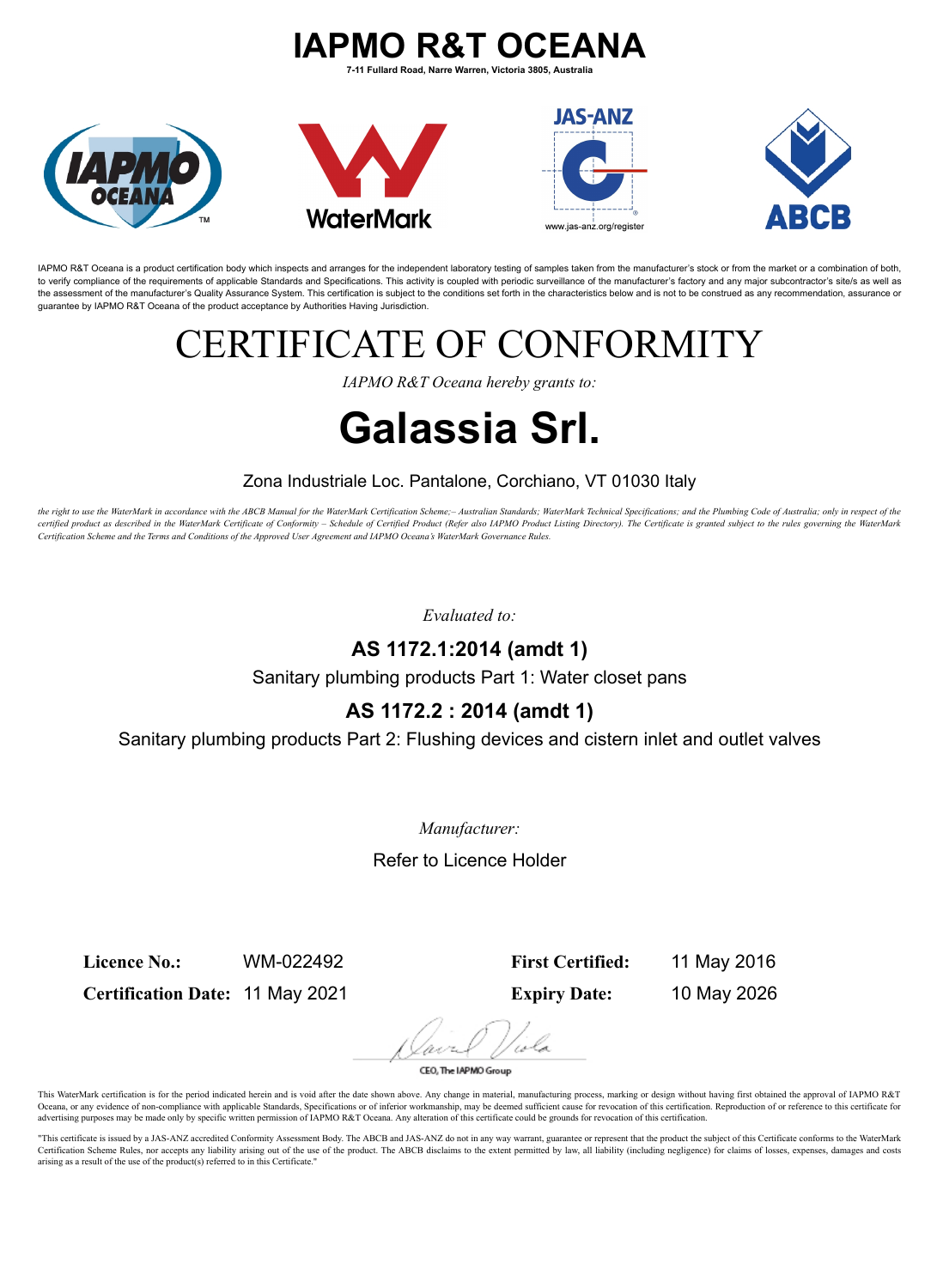

## **WATERMARK CERTIFICATE OF CONFORMITY SCHEDULE OF CERTIFIED PRODUCT**



*Certificate Holder*

**Galassia Srl.**

**A.B.N.:**

Zona Industriale Loc. Pantalone, Corchiano, VT 01030 Italy

*Manufacturer* **Refer to Licence Holder**

*Standards* **AS 1172.1:2014 (amdt 1)** Sanitary plumbing products Part 1: Water closet pans **AS 1172.2 : 2014 (amdt 1)** Sanitary plumbing products Part 2: Flushing devices and cistern inlet and outlet valves

| Licence No. WM-022492 |                             |      |                       | <b>Certification Date: 11 May 2021</b> |                    | Expiry Date: 10 May 2026 |                     |                              |                | First Certified: 11 May 2016 |                                 |
|-----------------------|-----------------------------|------|-----------------------|----------------------------------------|--------------------|--------------------------|---------------------|------------------------------|----------------|------------------------------|---------------------------------|
| <b>Brand Name</b>     | <b>Model</b><br><b>Name</b> |      | Model ID Product Type | <b>Product Description</b>             | Inlet              | <b>Outlet</b>            | Trap<br>Designation | <b>Flush Volume Material</b> |                | <b>Matching Pan</b>          | <b>Matching Cistern</b>         |
| Galassia              | Meg11                       | 5411 | Water closet pan      | Wall hung WC pan                       | N/A                | N/A                      | P trap              | 6/3L                         | Vitreous china | Meg11 (5411)                 | Geberit 109.750.00.1 or similar |
| Galassia              | Meg11                       | 5409 | Water closet pan      | BTW WC pan                             | N/A                | N/A                      | P trap              | 4.5/3 L                      | Vitreous china | Meg11 (5409)                 | Geberit 109.750.00.1 or similar |
| Galassia              | Meg11                       | 5413 | Water closet suite    | WC pan/cistern suite                   | TYP360 (WM-040057) | TYP280 (WM-004000)       | P trap              | 6/3L                         | Vitreous china | Meg11 (5413)                 | Xes (9925)                      |
| Galassia              | Ethos                       | 8439 | Water closet pan      | Wall hung WC pan                       | N/A                | N/A                      | P trap              | 6/3L                         | Vitreous china | Ethos (8439)                 | Geberit 109.750.00.1 or similar |
| Galassia              | Ethos                       | 8437 | Water closet pan      | BTW WC pan                             | N/A                | N/A                      | P trap              | 6/3L                         | Vitreous china | Ethos (8437)                 | Geberit 109.750.00.1 or similar |
| Galassia              | Ethos                       | 8441 | Water closet suite    | WC pan/cistern suite                   | TYP360 (WM-040057) | TYP280 (WM-004000)       | P trap              | 6/3L                         | Vitreous china | Ethos (8441)                 | Ethos (8490)                    |
| Galassia              | Sa <sub>02</sub>            | 8971 | Water closet pan      | Wall hung WC pan                       | N/A                | N/A                      | P trap              | 6/3L                         | Vitreous china | Sa02 (8971)                  | Geberit 109.750.00.1 or similar |
| Galassia              | Sa02                        | 8961 | Water closet pan      | BTW WC pan                             | N/A                | N/A                      | P trap              | 6/3L                         | Vitreous china | Sa02 (8961)                  | Geberit 109.750.00.1 or similar |
| Galassia              | Sa02                        | 8962 | Water closet suite    | WC pan/cistern suite                   | TYP360 (WM-040057) | TYP280 (WM-004000)       | P trap              | 6/3L                         | Vitreous china | Sa02 (8962)                  | Sa02 (8964)                     |
| Galassia              | Xes                         | 9907 | Water closet pan      | Wall hung WC pan                       | N/A                | N/A                      | P trap              | 6/3L                         | Vitreous china | Xes (9907)                   | Geberit 109.750.00.1 or similar |
| Galassia              | Xes                         | 9909 | Water closet pan      | BTW WC pan                             | N/A                | N/A                      | P trap              | 6/3L                         | Vitreous china | Xes (9909)                   | Geberit 109.750.00.1 or similar |
| Galassia              | Xes                         | 9910 | Water closet suite    | WC pan/cistern suite                   | TYP360 (WM-040057) | TYP280 (WM-004000)       | P trap              | 6/3L                         | Vitreous china | Xes (9910)                   | Xes (9925)                      |